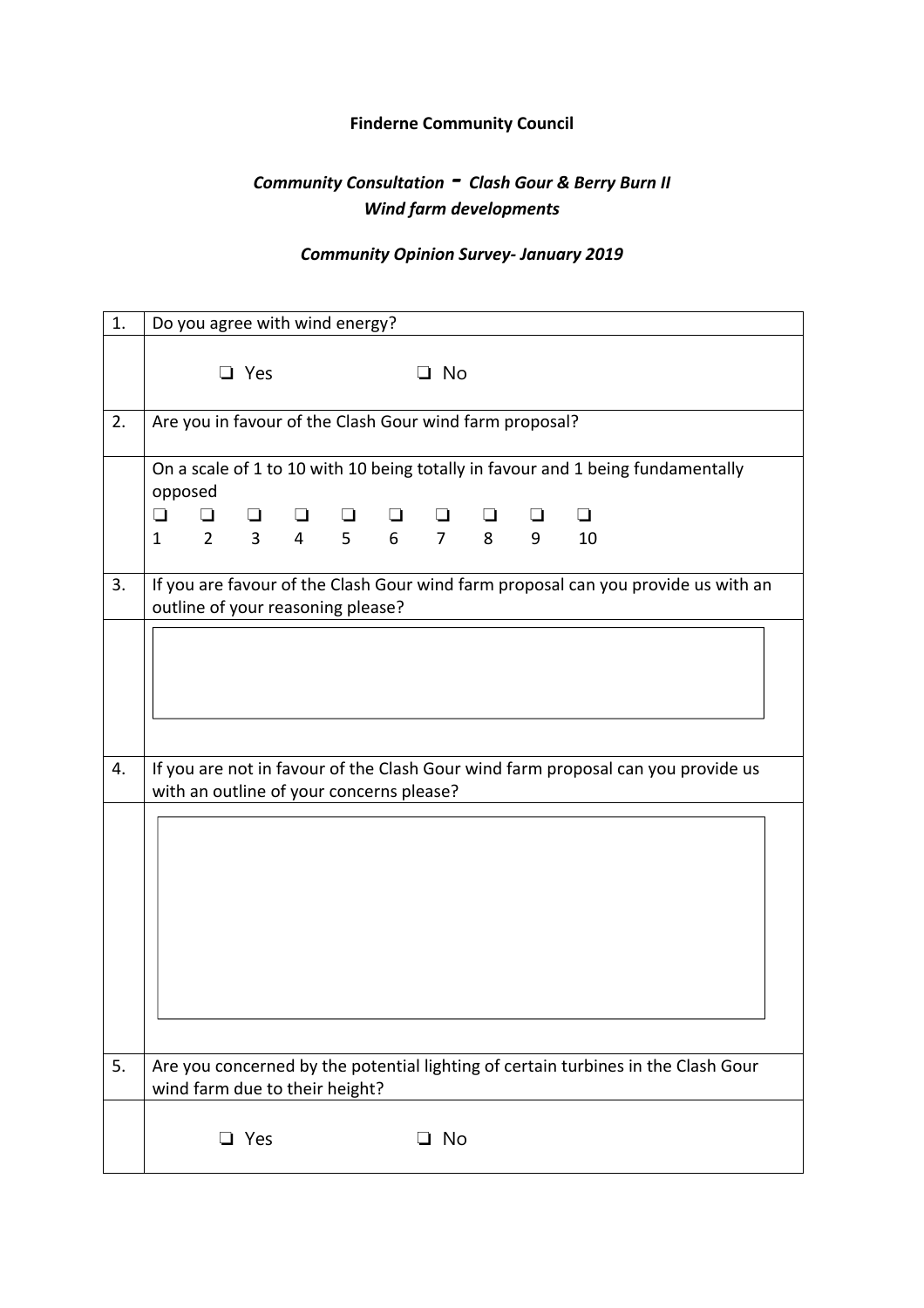| 6.  | Clash Gour have defined the area of Community of Interest which covers the whole<br>of Moray, East Nairnshire and over to Grantown on Spey. Do you think it is<br>appropriate for:-                               |
|-----|-------------------------------------------------------------------------------------------------------------------------------------------------------------------------------------------------------------------|
|     | $\Box$ No<br>Shared ownership? □ Yes                                                                                                                                                                              |
|     | Community benefit? $\Box$ Yes<br>□ No                                                                                                                                                                             |
| 7.  | Are you in favour of the Berry Burn II wind farm proposal?                                                                                                                                                        |
|     | On a scale of 1 to 10 with 10 being totally in favour and 1 being fundamentally<br>opposed                                                                                                                        |
|     | ❏<br>$\overline{3}$<br>6 <sup>1</sup><br>$\overline{2}$<br>$\overline{4}$<br>5 <sup>1</sup><br>$\overline{7}$<br>8<br>$\mathbf{1}$<br>9<br>10                                                                     |
| 8.  | If you are favour of the Berry Burn II wind farm proposal can you provide us with an<br>outline of your reasoning please?                                                                                         |
|     |                                                                                                                                                                                                                   |
| 9.  | If you are not in favour of the Berry Burn II wind farm proposal can you provide us<br>with an outline of your concerns please?                                                                                   |
|     |                                                                                                                                                                                                                   |
| 10. | The Berry Burn II wind farm proposal have as yet not defined where or how the<br>community benefit should be distributed. Do you have views on the area which<br>should benefit and how it should be distributed? |
|     |                                                                                                                                                                                                                   |